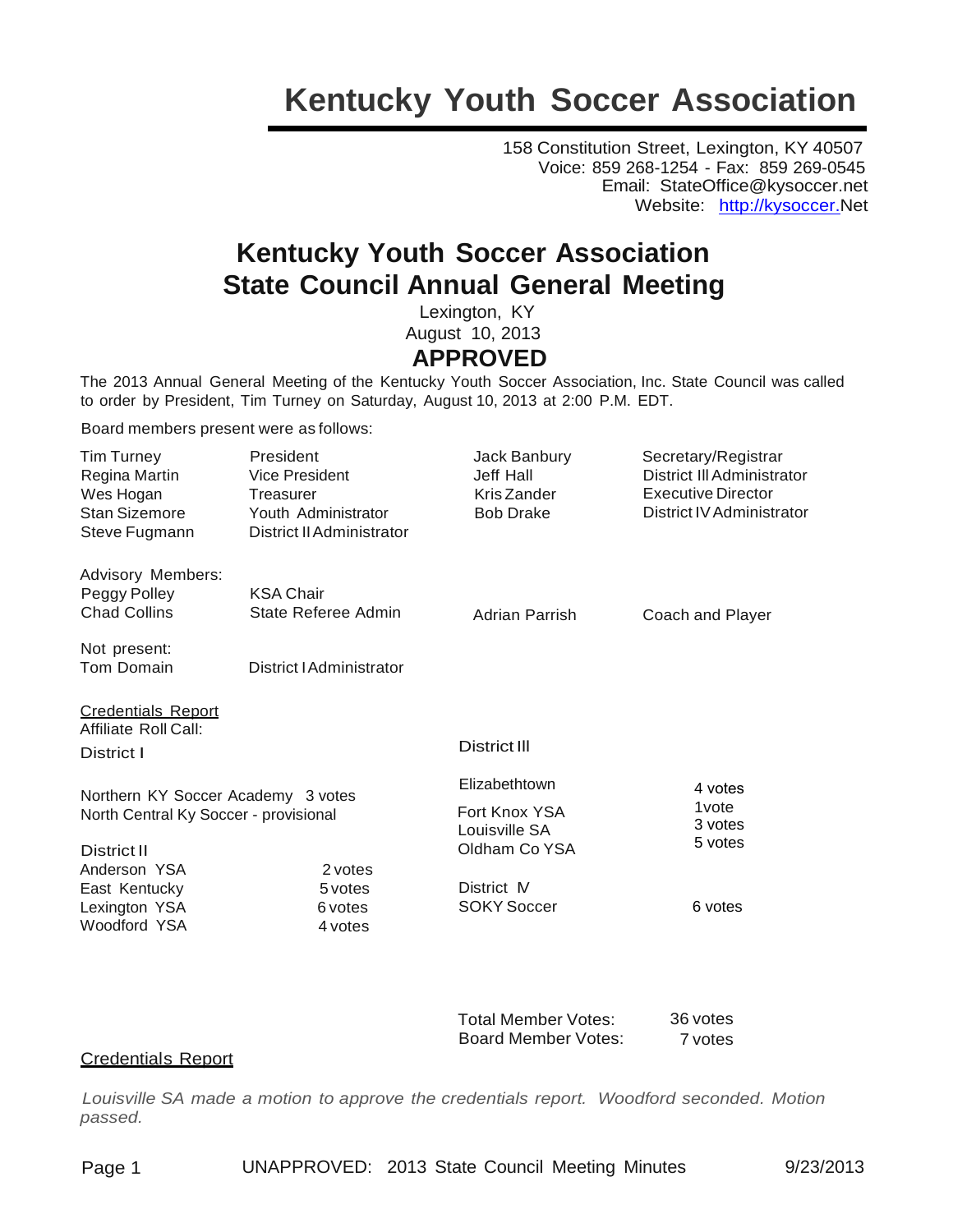# **Kentucky Youth Soccer Association**

158 Constitution Street, Lexington, KY40507 Voice: 859 268-1254 - Fax: 859 269-0545 Email: StateOffice@kysoccer.net Website: [http://kysoccer.net](http://kysoccer.net/)

### Approval of New Members

Provisional members, North Central Kentucky Soccer Conference (D1), Caveland YSA (D4)

*Motion by Woodford* YSA seconded *by Louisville SA to approve all provisional members. Motion passed.*

### Minutes of 2012AGM

*Oldham* Co. *made the motion to approve the August 1 1 , 2012 AGM minutes, seconded by Louisville Soccer Alliance.*

### Election of Officers

The following names were submitted for positions to the Kentucky Youth Soccer Board of Directors.

President - Tim Turney

Secretary - Jack Banbury

Youth Administrator – Stan Sizemore

District 1 Administrator – Dewayne Johnson

District 3 Administrator – Jeff Hall

*Motion by Woodford YSA to close nominations and elect Tim Turney, President by acclimation, seconded by Louisville SA. Motion passed.*

*Motion by Louisville SA to close nominations and elect Jack Banbury, Secretary by acclimation, seconded by Anderson YSA. Motion passed.*

*Motion by Woodford YS to close nominations and elect Stan Sizemore, Youth Administrator by acclimation, seconded by Lexington YSA. Motion passed.*

*Motion by Woodford YS to close nominations and elect Dewayne Johnson, District 1 Administrator by acclimation, seconded by NK Soccer Academy. Motion passed.*

*Motion by Fort Knox YS to close nominations and elect Jeff Hall, District 3 Administrator by acclimation, seconded by Elizabethtown YSA. Motion passed.*